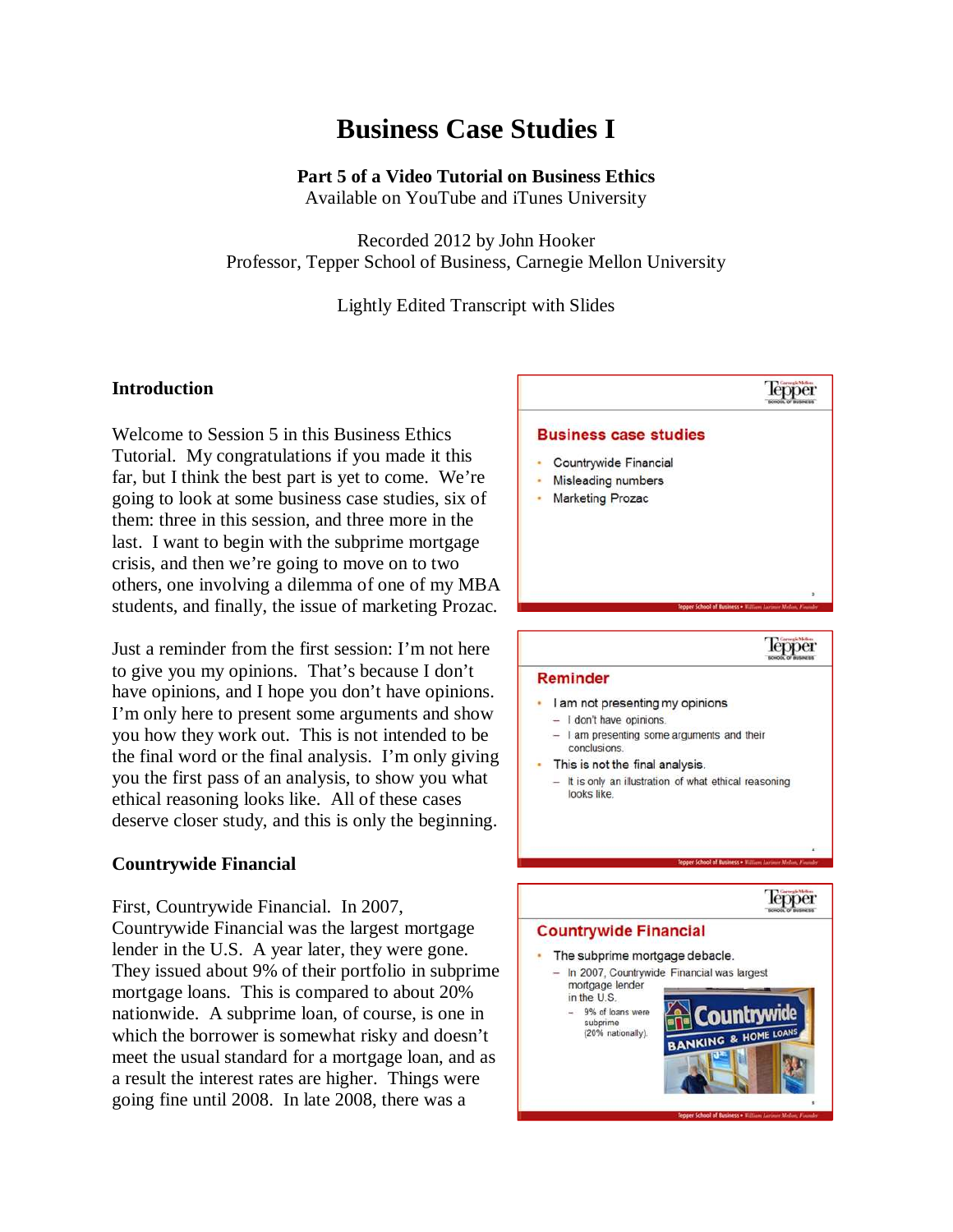global credit freeze that we all know about, and we're all still suffering from the consequences of that debacle. Subprime loans played a role in it. Banks would make the loans and sell them to someone else, who would repackage these loans into mortgage-backed securities, and those securities were sold around the world. They somehow received AAA ratings from the rating agencies, and as a result banks even in Europe and elsewhere were buying these things. But when the crisis started, they were poison. Everyone was

## lepper **Countrywide Financial** The subprime mortgage debacle. - Global credit freeze in late 2008 Subprime loans were repackaged as mortgage-backed securities - They received high ratings but were quickly regarded as "poison. - \$62 trillion in outstanding credit default swaps

trying to get rid of them. No one would extend credit. In the meantime, there were the credit default swaps, which supposedly gave some security to people who bought mortgage-backed instruments. At that time there were actually \$62 trillion worth of credit default swaps outstanding. That's about equal to annual world GDP. Don't rest easy, because even today, there's about \$25 trillion of credit default swaps still out there. If there's a meltdown, can the banks cover this? Don't even think about it. Of course not.

So what happened to Countrywide? Back in 2007, the CEO complained that there was really too much anxiety over this mortgage thing. It wasn't that serious a problem, particularly for his company, which was below the average in its subprime portfolio. Nonetheless, by July 2008, the company had sold out to Bank of America for one-sixth of its value a year earlier.

Is there anything wrong with subprime loans? They have a legitimate purpose. If you have a customer who wants to buy a house and who had some bad



luck in the past, this is a way to get back on a good footing, to be forgiven and prove you can build a reliable credit record even though the past looks a little iffy. However, in the 2000s, this got out of hand. A lot of borrowers were lured into risky propositions. One of the favorite loans

was the so-called 2/28 loan. That means that for two years, the interest rates are low, and you can afford the house payments, but in the third year interest rates go up. What are you going to do then? Maybe you will be better off. Maybe your house value will have increased, because everything is going up, and you can refinance if necessary. In addition, there were a lot of adjustable rate mortgages going around. Everyone was assuming that house values would continue to rise, and in fact, there had not been a serious decline in house prices in the U.S. for many decades. No one could remember a decline.

|  | <b>Countrywide Financial</b>                                                      |
|--|-----------------------------------------------------------------------------------|
|  | Subprime loans                                                                    |
|  | Can have a legitimate purpose.                                                    |
|  | But they commonly lured borrowers into a risky<br>position.                       |
|  | "2/28" and other adjustable rate mortgages were common.                           |
|  | It was assumed home values would continue to rise.                                |
|  | Due diligence was neglected because mortgages were<br>sold off and "securitized." |
|  | This contributed to a bubble in house prices, which burst in<br>late 2006.        |
|  | Interest rates rose and many houses were "under water."                           |
|  | Tepper School of Business . William Larimor Mellon, Finander                      |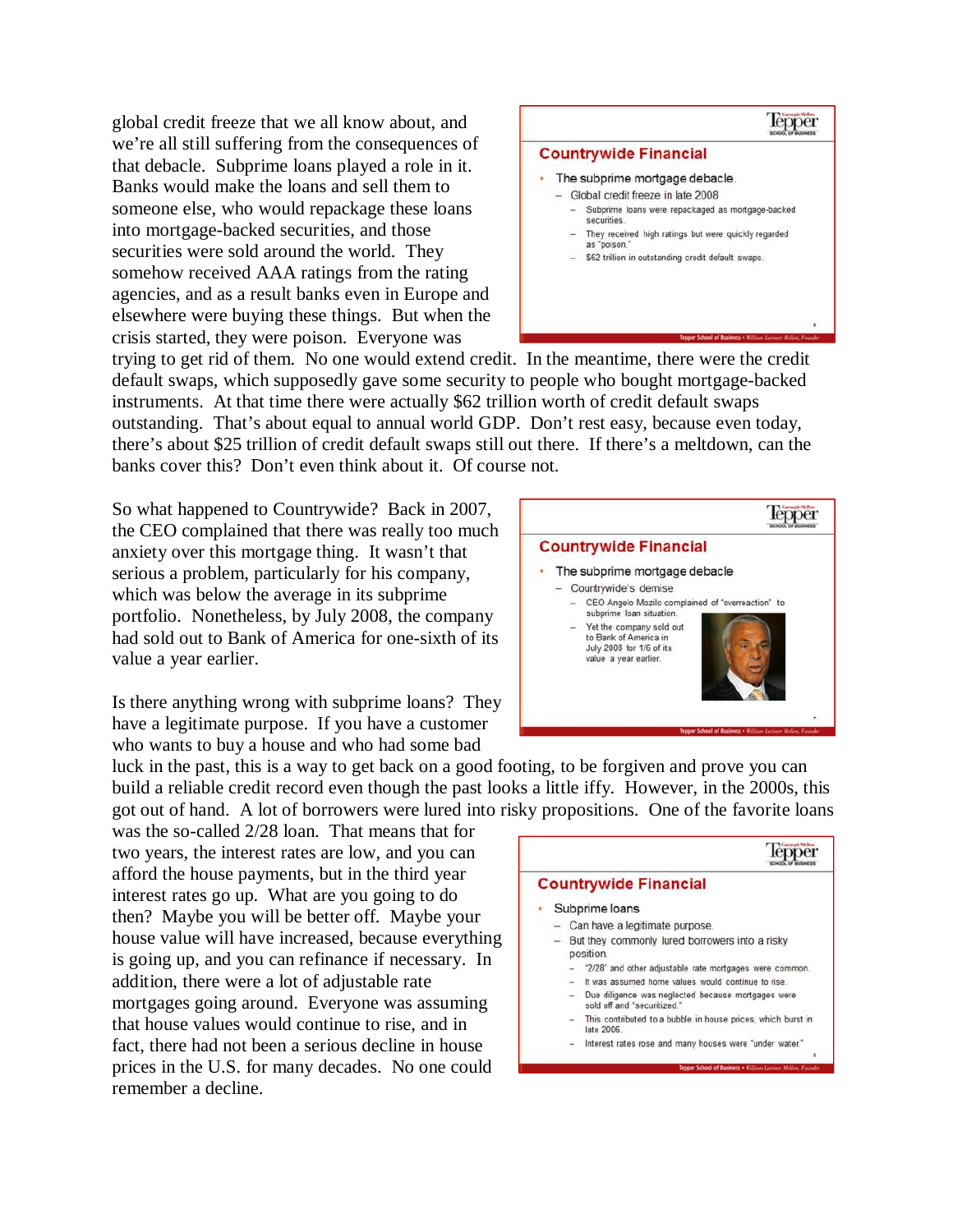But there was something else going on, because these mortgages were being securitized; that is, sold off to banks to be packaged into securities. There was no longer an incentive to perform due diligence on these mortgage loans, and some of the lenders were not particularly diligent, particularly in the sub-prime segment. In the absence of this incentive, some of these loans simply were too risky. This phenomenon contributed to a bubble in house prices, and as bubbles always do, it burst – in late 2006. House values went down, interest rates went up, and many homeowners were under water, meaning that the principal value of their mortgage was greater than the value of their house. Banks began to foreclose, and the rest is a sordid history.

I should say that the financial crisis has a number of ethical dilemmas associated with it and deserves a lot of ethical scrutiny. I'm only going to focus on the subprime aspect, but that's not because the rest isn't important. The issue before us, issue number one at least, is this: when is making a subprime loan an ethical thing to do? In a few minutes, I'll look at the issue of whether the banks should foreclose on subprime borrowers.

Let's look at the utilitarian test first. When you make a loan of this kind, you're going to see if it's

a good risk for the borrower as well as the lender. If it's a poor risk for the borrower, it's probably a poor risk for the lender. I'm going to assume that, at the time, people could reasonably believe this was a good risk. Everyone seemed genuinely to believe, and perhaps had some evidence, that house prices would not crash. I'm not sure of that, but let's give them the benefit of the doubt. If that's so, then perhaps, on the average, the net utility of making a loan like this was positive. Of course, if the expected utility is negative for the borrower – if he stands to lose, on the average – the loan is not only unethical, it's bad business. So to make the issue hard, I'm going to assume that, at the time, making sub-prime loan in these cases would allow people to come out ahead on the average. I'm going to assume this, so we can pass the utilitarian test.

That brings us to the generalization test, because even if the expected return for both borrower and lender is positive, there's a lot of downside risk. Things can go sour, and of course, they did. Too make this a little easier, I'm going to suppose that the lender is providing full disclosure about the terms of the loan. Everyone understands that the interest rate on the loan is going to go up, and so forth. However, despite this, the lender knows that the borrower is underestimating the risk. They really want that house. This is their chance, and the bank is willing to go along with it. They are



simply not aware of all the factors, and in particular, they are not aware that the lender no longer

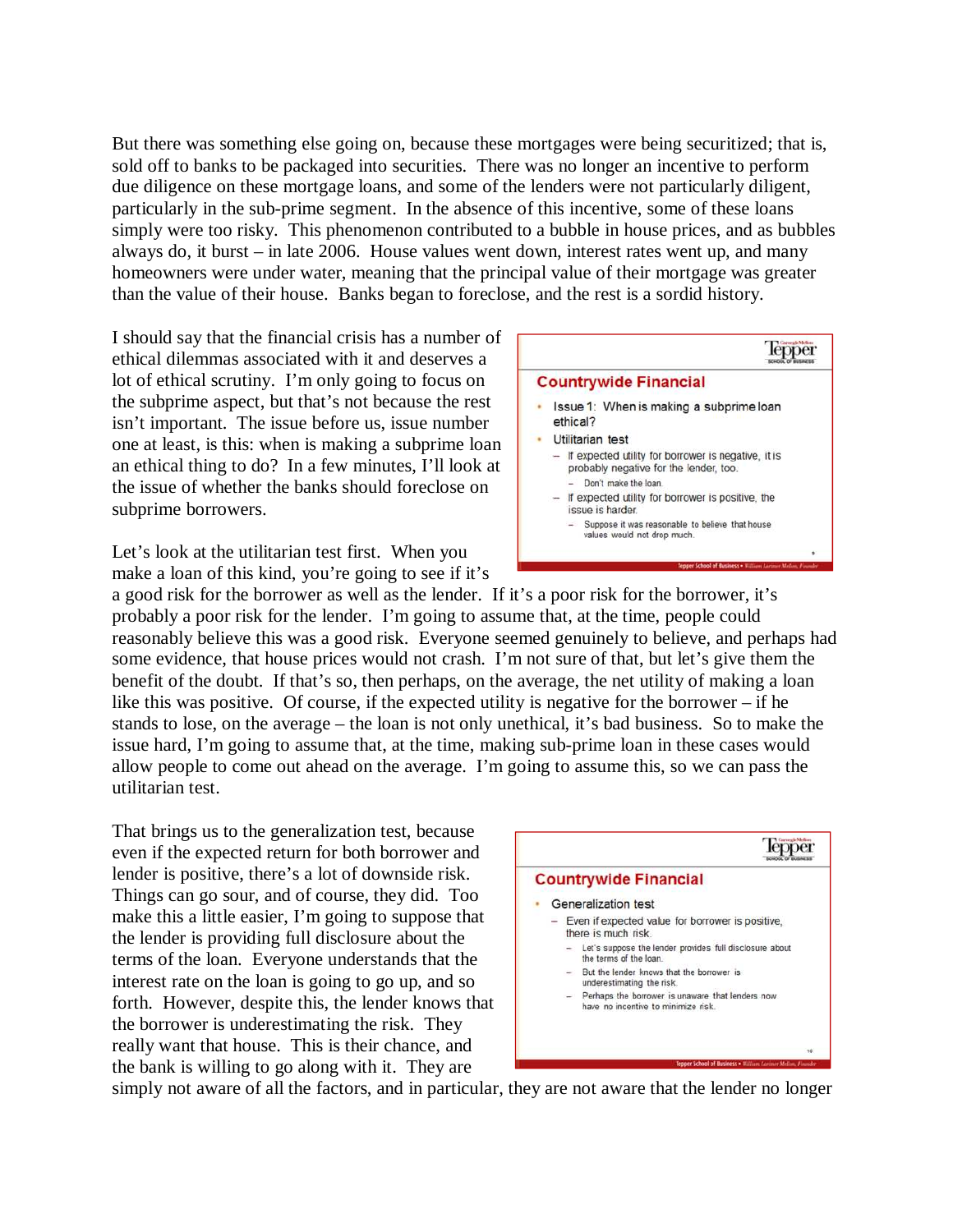has an incentive to do due diligence on the loan. They are thinking that the bank is going to check this thing out carefully, because banks have always done that. But they're not checking it out carefully, because they don't have that incentive. The borrower doesn't know that, and the lender knows that the borrower doesn't know that. That's the situation before us.

Can we simply say *caveat emptor*? These are adults, they want to buy a house, and they should check out the risk and be responsible for themselves. When can you say *caveat emptor*? It's a fundamental issue in business that comes up all the time. Business as we know it requires some degree of trust between the buyer and seller. If you go into K-Mart or the grocery, you can't research every item you put in your shopping basket. Of course, regulation can help here. We can have labeling laws and such things. But as we discussed before, regulation can't succeed if the



business world in general is not ethical enough to go along with this. So we have to trust people to give us what we expect. Otherwise, commerce as we know it is simply not possible.

How much trust do we need? I think the generalization principle says that the seller's actions are not generalizable if they presuppose a level of trust that would not exist all sellers behaved the same way. Got that? You're not being ethical if you're presupposing a level of trust in the system that would not exist if everyone were like you. That's the rule. Countrywide, for example, was probably presupposing that borrowers would not question the due diligence of the banks. They were probably presupposing that people trust the banks to check out a loan carefully before they make it. Countrywide's behavior doesn't generalize, because if it became standard practice for banks not to check out loans carefully enough, because they're going to sell them off, then the borrowers would know about that. They would be alerted to it, and they would be more careful. In fact, that's exactly what happened. This behavior didn't generalize, and the system fell apart.

What's the conclusion? At a minimum, to pass the generalization test, the lender has to make sure that the borrower is fully apprised of the risk, in addition to the terms of the loan, and in particular, that the borrower knows that the system has changed – that the lender is going to sell off this loan and doesn't necessarily have to check it out carefully, because someone else is going to assume the risk.

How about the failure of banks to perform due diligence on loans [irrespective of whether they tell borrowers about it]? That's an ethical problem, too,



because it's an issue of deceiving the people who buy the loans. Basically, they were selling a product that was not what it appeared to be.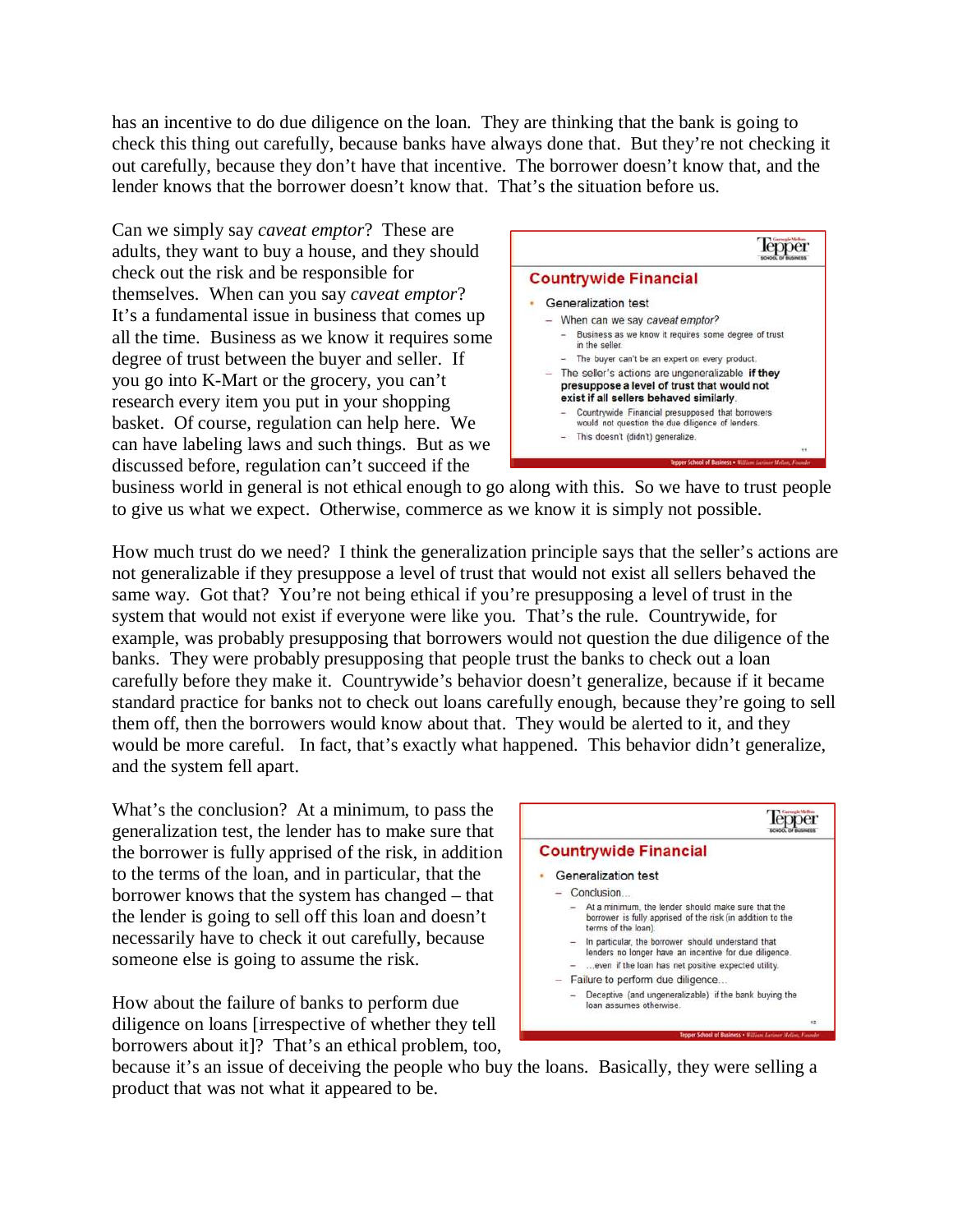We've looked at the issue of making a subprime loan, which was problematic at the time. How about foreclosing on borrowers after the loan is made? Interest rates go up, house values go down, and they can't make the payments. Now, what do you do? I'm going to assume that there was no actual fraud or misrepresentation in making the loan. If someone makes a loan or a contract with you by fraud or misrepresentation, then legally you can void that contract. But it's not that easy here, because everything the lender said was true. The terms of the contract were understood. It's just that



the borrower didn't fully understand the risk, and the lender didn't apprise him of that risk. Given that, is it OK to go in and foreclose when the borrower can't make the payments?

Let's look at the utilitarian test. Renegotiating this loan – perhaps by reducing interest payments or reducing the principal – probably benefits both borrower and lender, at least in many cases, because foreclosure is expensive. Maybe the mortgage holder can't dump this house. There's a lot of risk involved. Given that, the lender should renegotiate, for the sake of the utilitarian principle, unless that would be unethical for some other reason. There's probably a kind of *prima facie* obligation here to renegotiate, because it's probably better for both parties and therefore maximizes total utility. At least, I'm going to assume that for the moment.

People always bring up this issue of moral hazard, and perhaps that's why it's not ethical to renegotiate. If the lender renegotiates every time the borrower gets in trouble, then borrowers will have no incentive to be careful about which loans they take out. That's the classical moral hazard argument. It sounds like a generalization test, doesn't it? "Suppose everyone did this." But it's not quite the right analysis. Let me try to explain what *is* the right analysis. If both parties benefit from renegotiation – of course, the borrower benefits – if both parties benefit, renegotiation is





generalizable, because both have an incentive to renegotiate the contract. Suppose people who have a contract and would benefit from renegotiating the contract, do so on a regular basis. Very often, they do so already. So that's probably generalizable, if both parties benefit. So I think we can conclude that if the lender would benefit from renegotiation, as well as the borrower, then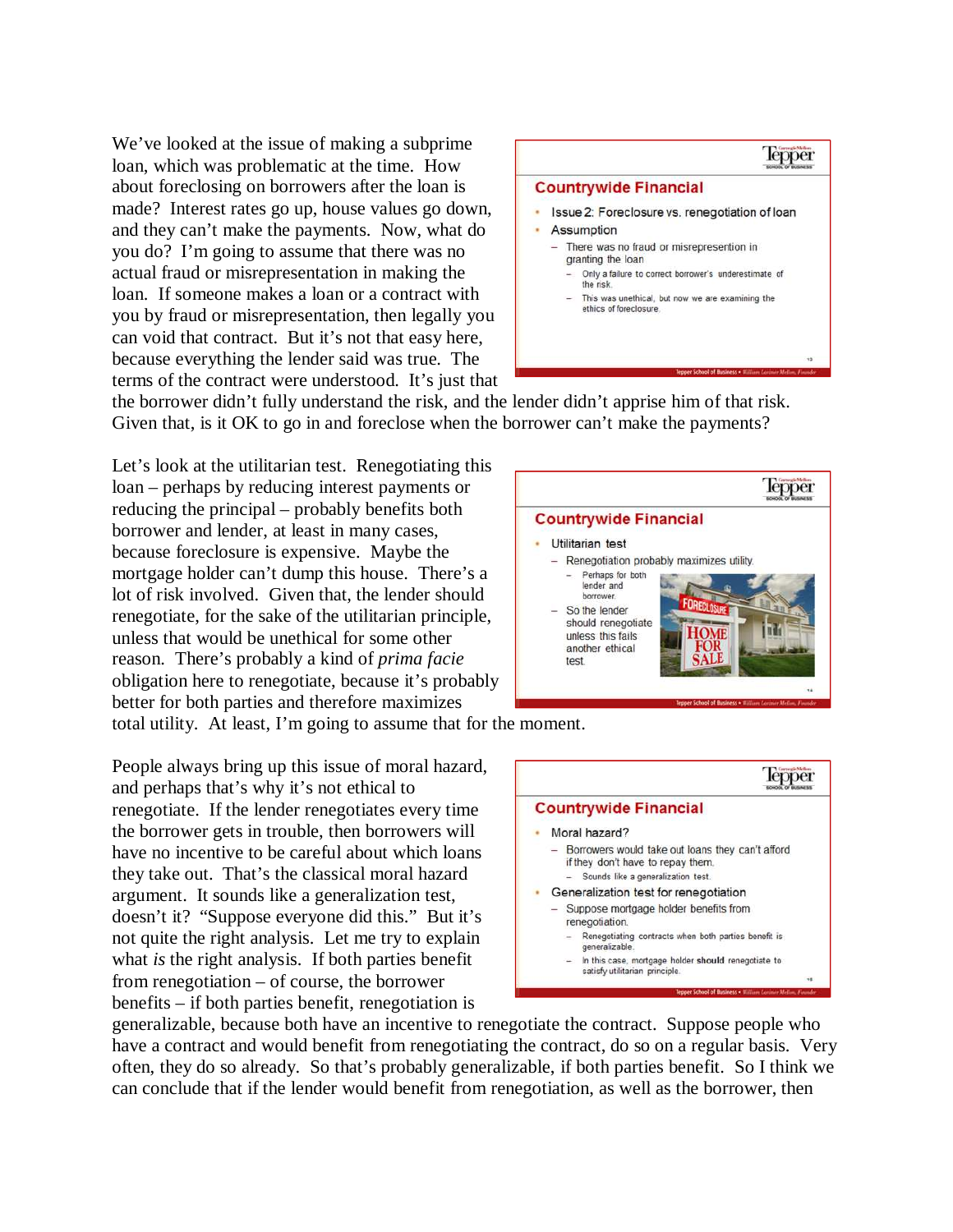there's a utilitarian obligation to do so, and it's generalizable, too. So do it! Go out there and renegotiate, rather than shoot yourself in the foot.

If the lender does not benefit from renegotiation, it's a little tougher to think about. Is it unethical to renegotiate? You have to think about why the lender would renegotiate. I guess the reason is to avoid the disutility of foreclosure. Moral hazard is not quite the problem here, because if lenders were always willing to adjust the terms of the loan when people get in trouble, the system would adjust to *that*. If it were common practice to ease up on the terms when the borrower gets into trouble, then lenders would tighten up the conditions when they make the loan, because they would know they may have to ease up



later. The whole system would adjust. So the moral hazard argument is not quite right. You have to consider the lender's purpose in renegotiating, and that purpose to avoid a foreclosure. If all lenders were to ease up when people are in trouble, and tighten up initially to account for that, that would not necessarily avoid foreclosures. Basically, the same number of people would be getting in trouble, because in the end, the terms of the loan are the same. So if the purpose of

renegotiation is to avoid the disutility of foreclosure, then renegotiation is not generalizable.

I know that's a little complicated, a little dry, but I have to take you through this. What's the conclusion? If renegotiation benefits the lender, the lender has an obligation to do it. If it doesn't benefit the lender, the lender shouldn't do it – not because of moral hazard, but because it's not generalizable.

Public policy issues are something else. Maybe the government should step in and incentivize lenders to





#### • Public policy

- $-$  This is another issue. - Perhaps the government should incentivize
- renegotiation (it has).
- This, or persuasion alone, could change the ethical status of renegotiation.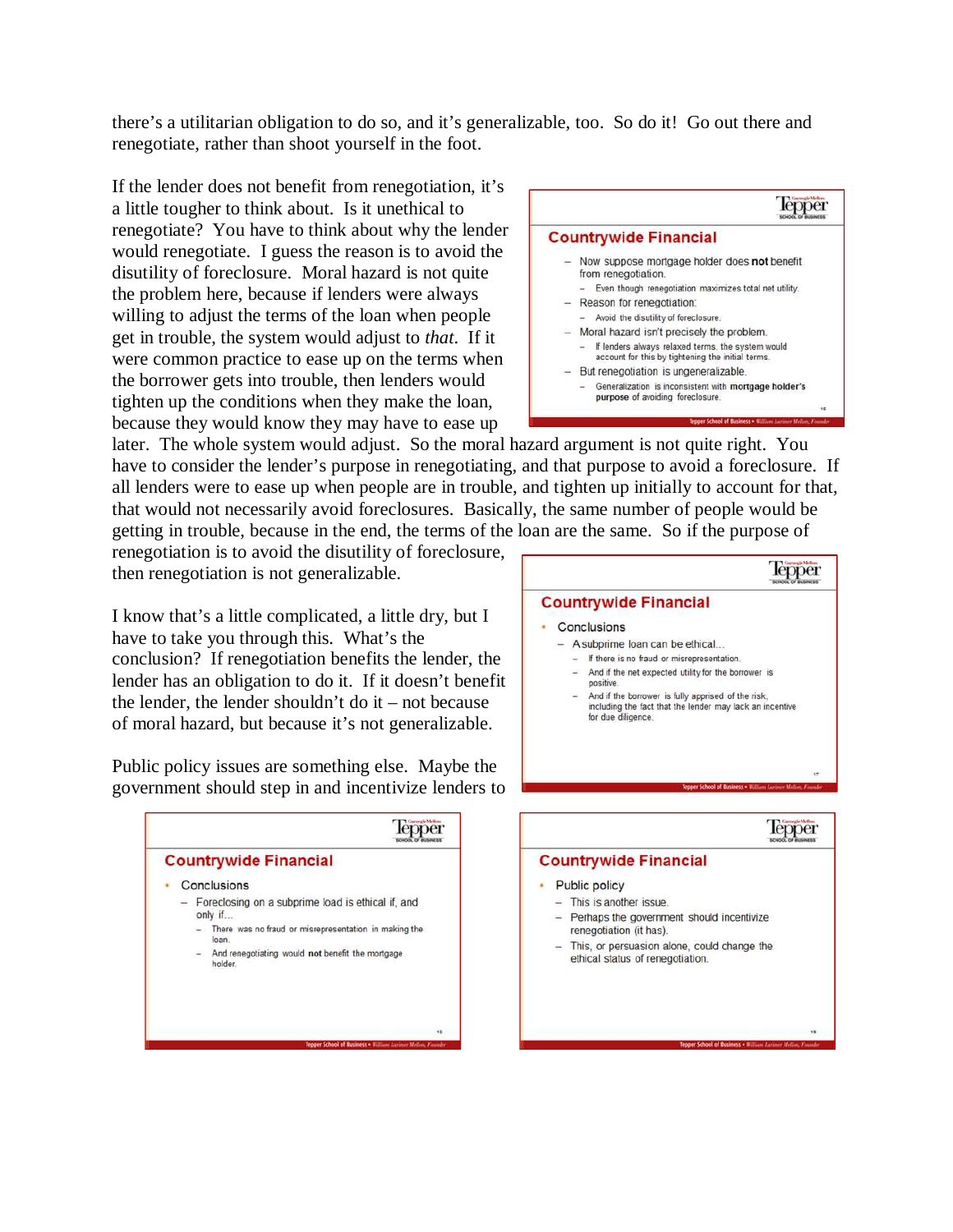renegotiate, as it has done. That's another issue. Even if the government simply is trying to encourage lenders to renegotiate, by jawboning, then perhaps they should. Perhaps that's another reason to do so. But I didn't look at those issues.

So that's my take on the subprime lending situation. You can think it over.

## **Misleading Numbers**

I would like to move on to a case I received from one of my MBA students. I'm doing this one because I get so many like this. It's so common. This guy is working for a bank that gives financial advice to its customers about how to invest. The bank itself has some investment products, like mutual funds, and naturally the bank would be pleased if its customers bought its own mutual funds. There's certainly an incentive for it to push its own financial products on the customers – a built-in conflict of interest in many cases for



financial advisers, and not a good situation. In any case, the student is caught in that situation.

Part of his job is to write a report to send to the bank's customers, and the report contains information on the performance of the bank's mutual funds. Of course, the bank wants these funds to look good. This report is not a legal filing or an SEC report. It's just a report to their customers. The boss calls this guy into the office, and no one else is around. It's usually like this. When the student wrote up the case, he was careful to say that it was a one-on-one conversation. There's no paper trail, there's no email; it's one-on-one. The boss says, "You know what, one of our mutual funds is a real dog. It's not performing. Why don't you just leave that one out? Just don't talk about that one. Talk about the others. There's no problem here, because everything you put in that report will be true. You'll just leave out the bad news. OK? Besides, we have a fiduciary duty to our stockholders, right? It's our duty to come in here and maximize the bank's return, and this will help us do that."

As far as fiduciary duty goes, I talked about that. The prior question is always: if the owners of the company were in the office, if the stockholders were sitting there at that desk, what should

they do about this situation? Should they leave the numbers out? I'm going to look at that issue. That's the prior issue. We can talk about fiduciary duty later. We have get this prior issue down first.

There are actually two issues actually here. Is there anything wrong with leaving out this bad number, and number two, if there is something wrong with it, what's the guy supposed to do when his boss is giving him an order to leave it out? You have to deal with both of them. The

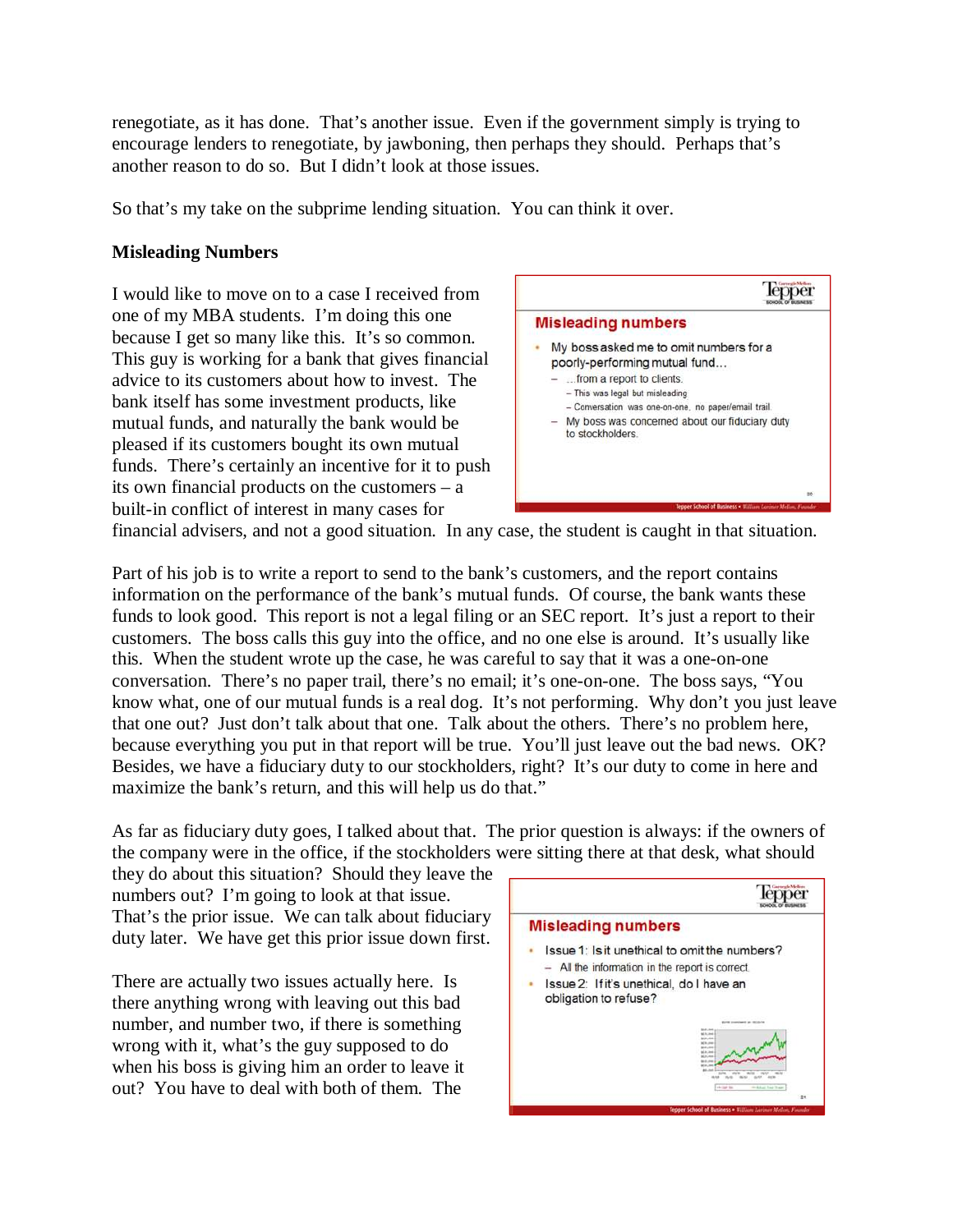second one, of course, is quite hard. I had to think about this for about a month, and I've been doing this for a long time. It took me about a month to think this one through. So it's not always quick.

The first part is easy. Is it wrong to omit the numbers? It's deceptive [and therefore ungeneralizable]. Earlier, I used the example of the doctor who sends me a lab report that leaves out the bad news. That's deceptive, because I would expect the doctor to tell me all the news. The whole point of leaving out the numbers is to deceive our customers about how the funds are doing.

In fact, you can try to generalize this case specifically. Suppose that financial institutions



always omitted bad news from their reports. Then what would their customers do? They would throw the report in the trash, because they would know it's all fluff. So it's not generalizable.

Given that it's unethical to leave out this number, what am I supposed to do about it? The boss told me to leave it out. How high a price am I supposed to pay to be ethical? Am I supposed to sacrifice my job because of one little number? Suppose the boss is saying, if you don't leave this number out, I'm going to beat up your family. That has happened many times in history, and much worse. It's a little ridiculous to pay this kind of price. So there seems to be some limit to what I have to do to be honest. What is that limit? We are going to address that. It's not easy, but I'll do my best.

From the utilitarian point of view, the first thing I do is try to compromise. "Boss, why don't we show the average performance? Or why don't we include a footnote that says there are some special circumstances with this fund, and that's why its value is so low?" Compromise makes everyone better off, but perhaps the boss digs in and won't compromise.

What are the consequences if I refuse to go along with the boss? Who knows? The boss may respect me for this, or the boss may give me a





negative performance review at the end of the year, and with the next reduction in force my job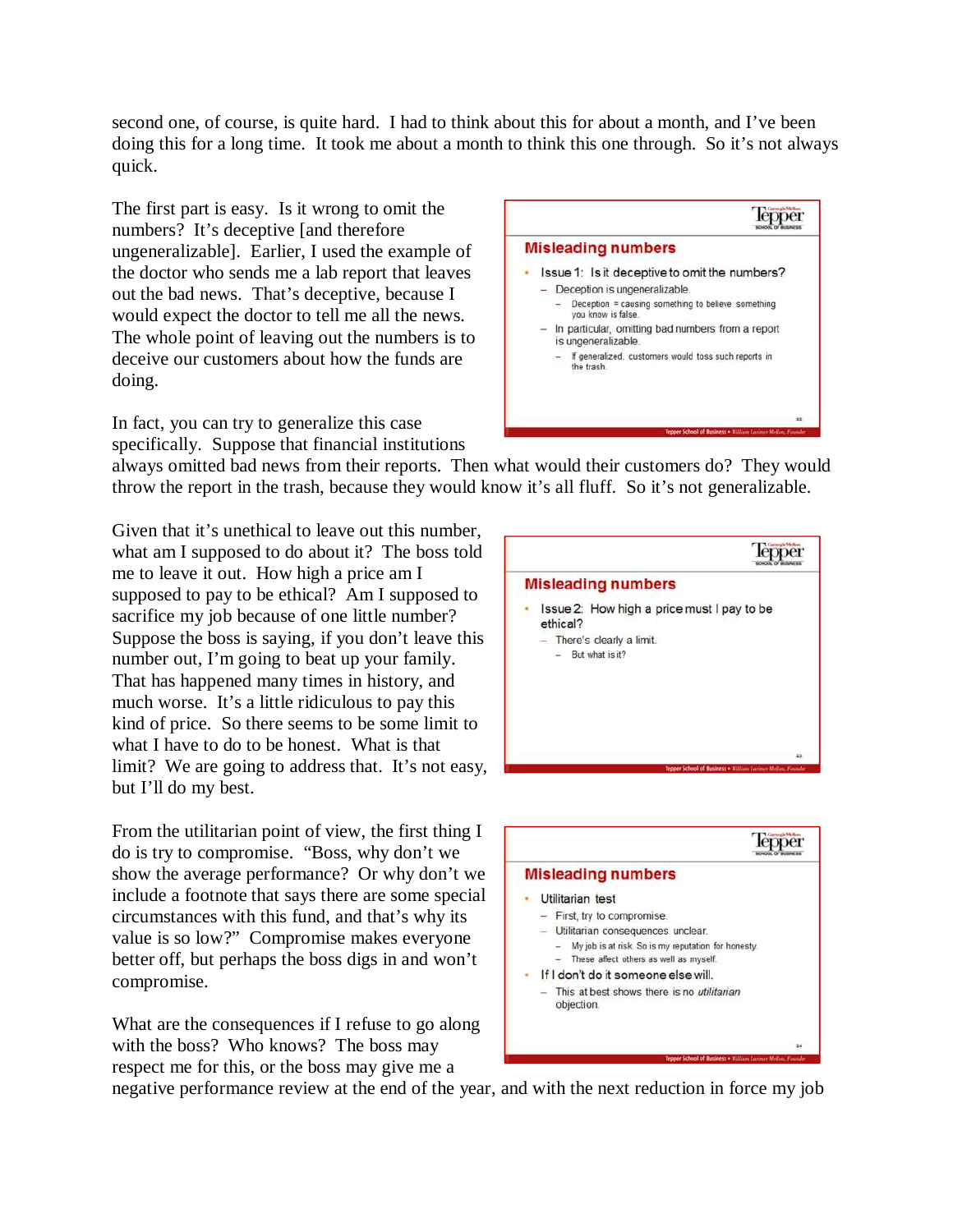goes first. Who knows? I have no idea. On the other hand, suppose I go along with the boss. This may get around. People may find out that I did something dishonest. It may destroy my reputation, which is not only bad for me, but it's bad for the world. If I can't keep my job, I can't go out there and make a contribution. I'm sitting at home drawing unemployment. I think that we have to say that the utilitarian test is passed by default, because it is impossible to predict the consequences.

There's another argument people use, a really important one: if I don't do it, someone else will. If I don't do what the boss says, he will just transfer me somewhere else and get the next lackey to do it for him. The result will be the same. Is that a good argument? Suppose you are a prison guard at Abu Ghraib, in Iraq, and your commanding officer says, "I want you to hook up those electric wires and torture those prisoners." If you don't do it, he will get someone else to do it. Is that a good argument? We have to deal with it. It's a serious one.

Actually, the resolution is fairly simple. It's a good *utilitarian* argument. You can pass the utilitarian test that way. If the result would be the same or worse if someone else did it, then you are maximizing utility. So at best, the "someone else would do it" argument allows you to pass the utilitarian test, but you have to satisfy the other tests, too. For example, torturing prisoners is a violation of autonomy and is unethical for that reason.

So maybe I pass the utilitarian test when I obey the boss. We'll grant that, but we have to move on to the other tests. Does it generalize? Let's suppose that everyone who could keep their job and stay out of trouble by obeying the boss, did so. Suppose that people always caved in to the boss like this. Would they still be able to accomplish their purpose? Would they still be able to stay out of trouble and keep their job if they caved in to the boss? Mmm, maybe so. Think of the guys who worked for the *Stasi* in East Germany. They did what the boss said.



They always caved in to the boss and said "Yes, sir!" They kept their jobs, at least until the Berlin Wall fell. So maybe this is generalizable. I can't really say it's not.

The catch is that, here, I'm not just obeying the boss. I'm obeying the boss by deceiving our clients. Suppose that people were always willing to deceive clients whenever the boss said to do so. Suppose they would always cave in. There would be a very strong temptation for the boss to ask people to do it. This is why the boss is doing this in private. He wants plausible deniability. He wants someone else to do the dirty work. This is the way it usually happens with new employees. New employees are not quite sure what the norms are, and so the boss says, "Take care of this for me." No one else knows what's going on, so the boss can keep his hands clean.

Because bosses could always keep their hands clean if someone else took care of these things, there would be a strong temptation for bosses to ask employees to be dishonest. It could become very prevalent. Customers would no longer believe the company, because they would know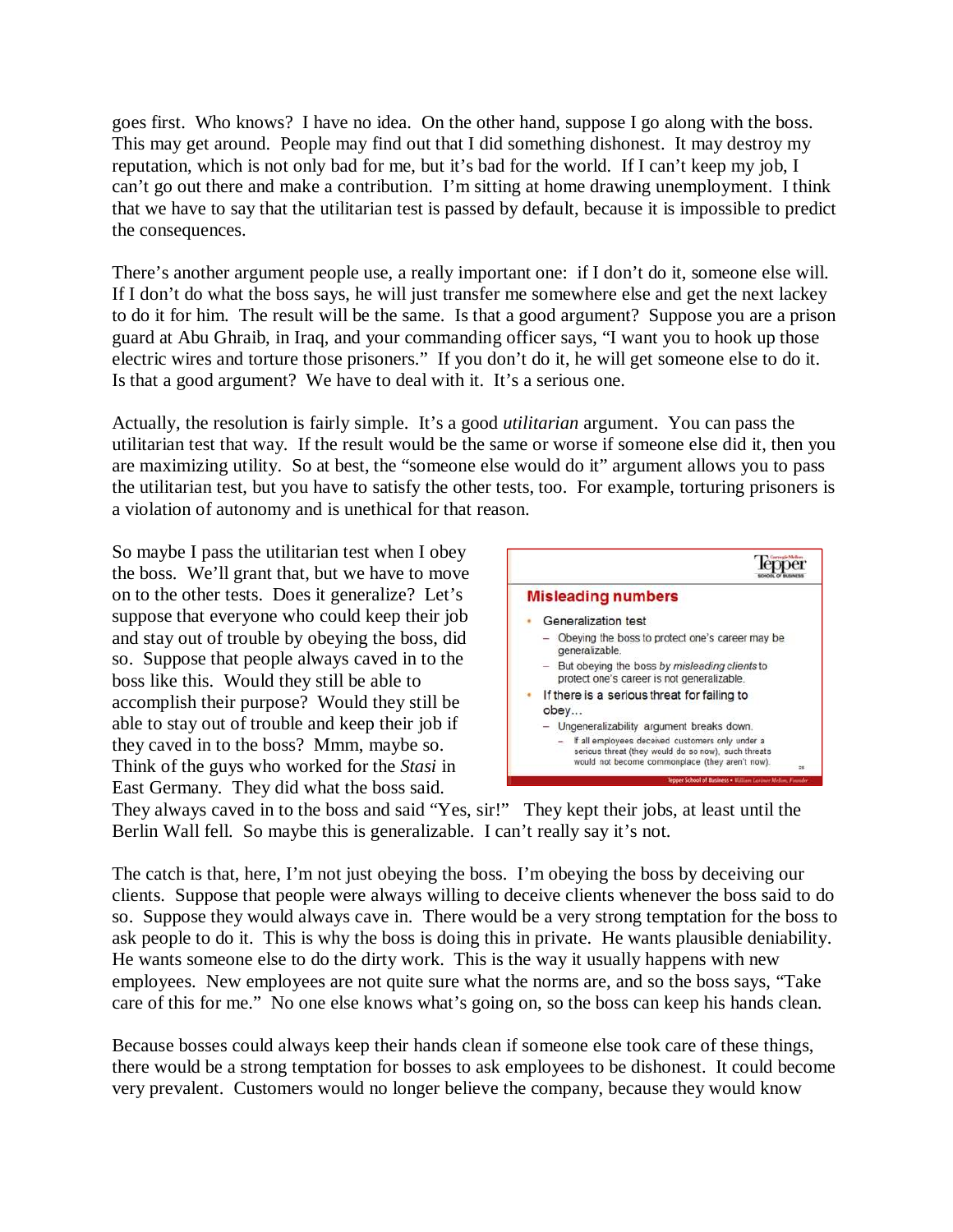what goes on inside companies, that this sort of thing always happens, and that companies are always like this. In fact, it's interesting that bosses don't ask us to do that more often, isn't it? It could be a lot worse than it is. Why isn't it? I think it's because employees would resist; they wouldn't put up with this. At least, it's because the good ones would resist. Maybe the company doesn't care if mediocre employees resist, but they don't want to lose their good people. This is one reason to be good at what you do; you don't have to compromise, because they want to keep you.

So I think that obeying the boss in such cases is not generalizable. That's my call. It would be such a strong temptation for bosses that employees would no longer be credible, because they are going along when their bosses tell them to deceive customers.

Now, suppose the threat is much stronger than simply a bad performance evaluation. Suppose that they are going to beat up your family, or whatever, if you don't go along with what the company says. Is it generalizable to go along with the boss when there is a very severe outcome? Probably it is, because it's already generalized. Even now, practically everyone is willing to leave out a bad number, or something like this, if the consequence is that your family is going to suffer. It's already generalized, and despite that fact, bosses don't ask us to do such things. They don't put us in that position, probably because they would get in trouble themselves. It would get back to them. So it's already generalized and therefore generalizable.

The conclusion here is that there is a limit to how far you have to go to be honest, and the generalization test basically tells us what that limit is – at least, more or less. I don't like this case. There's no clean analysis. I think it's partly because Western ethics is not good at dealing with organizational issues. It's oriented toward individual issues. We don't have a good ethical theory for this type of case.

There could be a virtue issue here, other than the fact that deception is dishonorable. Perhaps my family's health is at stake, or perhaps I have a huge expense burden. I might have a disabled child, or my parents require care at enormous expense, and I just can't afford to lose my job right now. I therefore have a conflict of virtues. Ordinarily, when there's nothing else at stake, I would say, "I have to be honorable about this. I just can't work for this company if this keeps up." But if there's another virtue at stake, like loyalty to my family, then the virtue test drops out of the picture because I have a conflict of virtues.



There is also a professional issue. As a professional financial advisor, I'm here to give financial advice to my clients, and now I'm misleading my clients. That's contrary to who I am in my career. So if I have to keep this up for the company, for this boss, I just have to get out of there, because it's not consistent with who I am. That's how the virtue test applies here.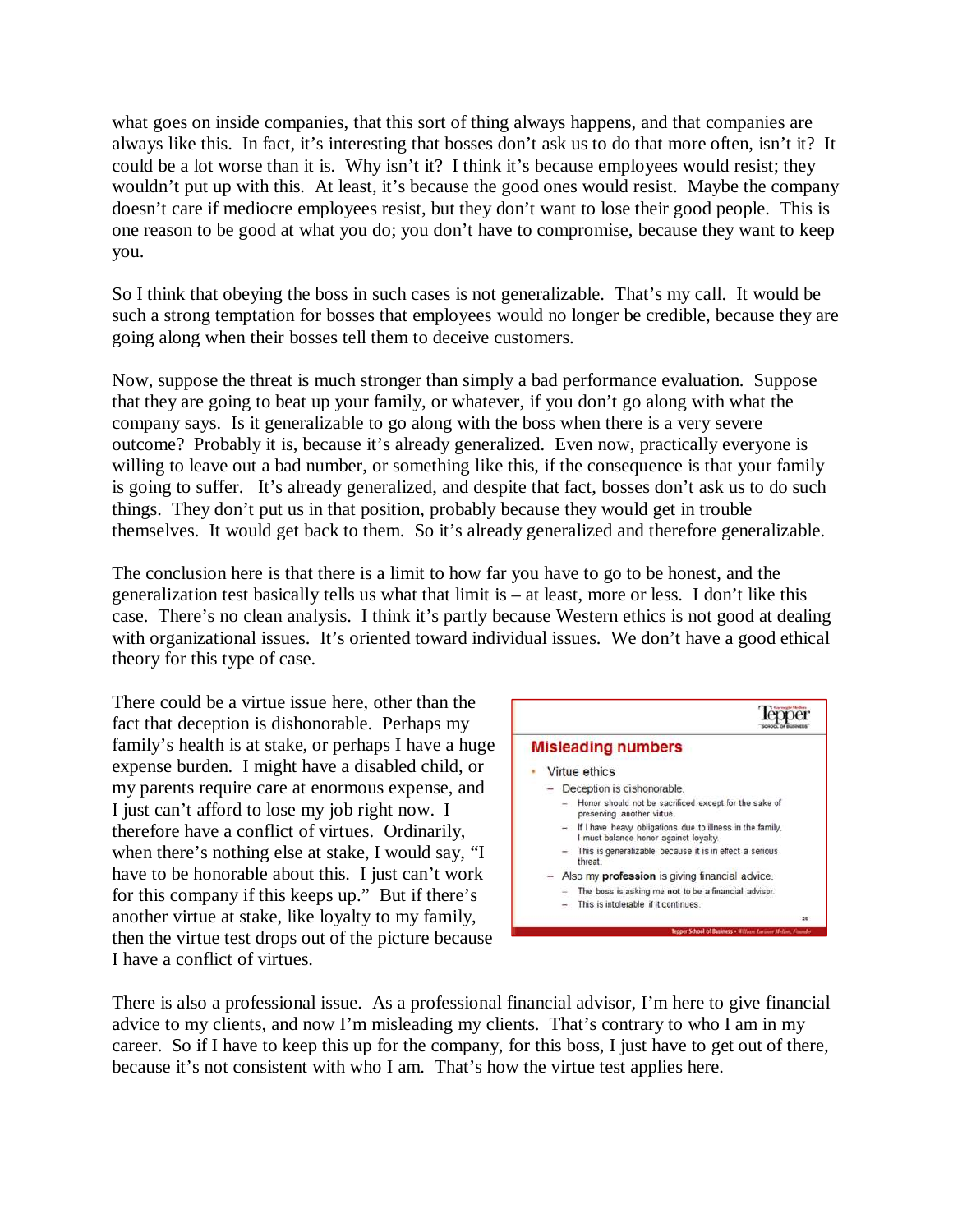

Here is my scorecard. We are failing two of the tests and passing one.

## **Marketing Prozac**

My last case in this session is a marketing case. It's about Prozac, the antidepressant sold by Eli Lilly. What is Prozac? It's a serotonin reuptake inhibitor. Serotonin is a neurotransmitter that, I understand, makes you feel good – and prevents you from going into depression. If you don't have enough of this stuff in your brain, you will start to feel depressed. Prozac prevents neurons from reabsorbing serotonin at the same rate.

Depression is no joke. It's a serious debilitating illness, and Prozac was introduced as a breakthrough in this field, primarily because it has fewer side effects than its predecessors. When it came out, there was an enormous marketing buzz. There was even a book, *Listening to Prozac*. It seemed that everyone wanted Prozac to make them feel good.

There are couple of issues here. One is the marketing strategy of the company. *Pull marketing* is marketing in which you try to induce the customer to go to a physician and ask for a prescription. The company was also, of course, pushing the product on physicians. There was a very intense advertising campaign for physicians. Yet at the same time, Eli Lilly was sending ads out to the general public to induce people to pressure the doctor to give them prescriptions for this stuff that makes you feel good. Is there anything wrong with this? It is controversial,



although it's a big business. There's about \$2.5 billion a year spent by pharmaceutical companies on pull marketing in the U.S.

Secondly, there's psychological persuasion in these ads. You can be the life of the party. You can feel good about yourself. You can be an extrovert, if you're on Prozac. You will no longer be that shy, withdrawn, uncomfortable person. You're going to be out there, successful. Is that OK? Is it OK to work on people psychologically? We will try to look at that issue, too.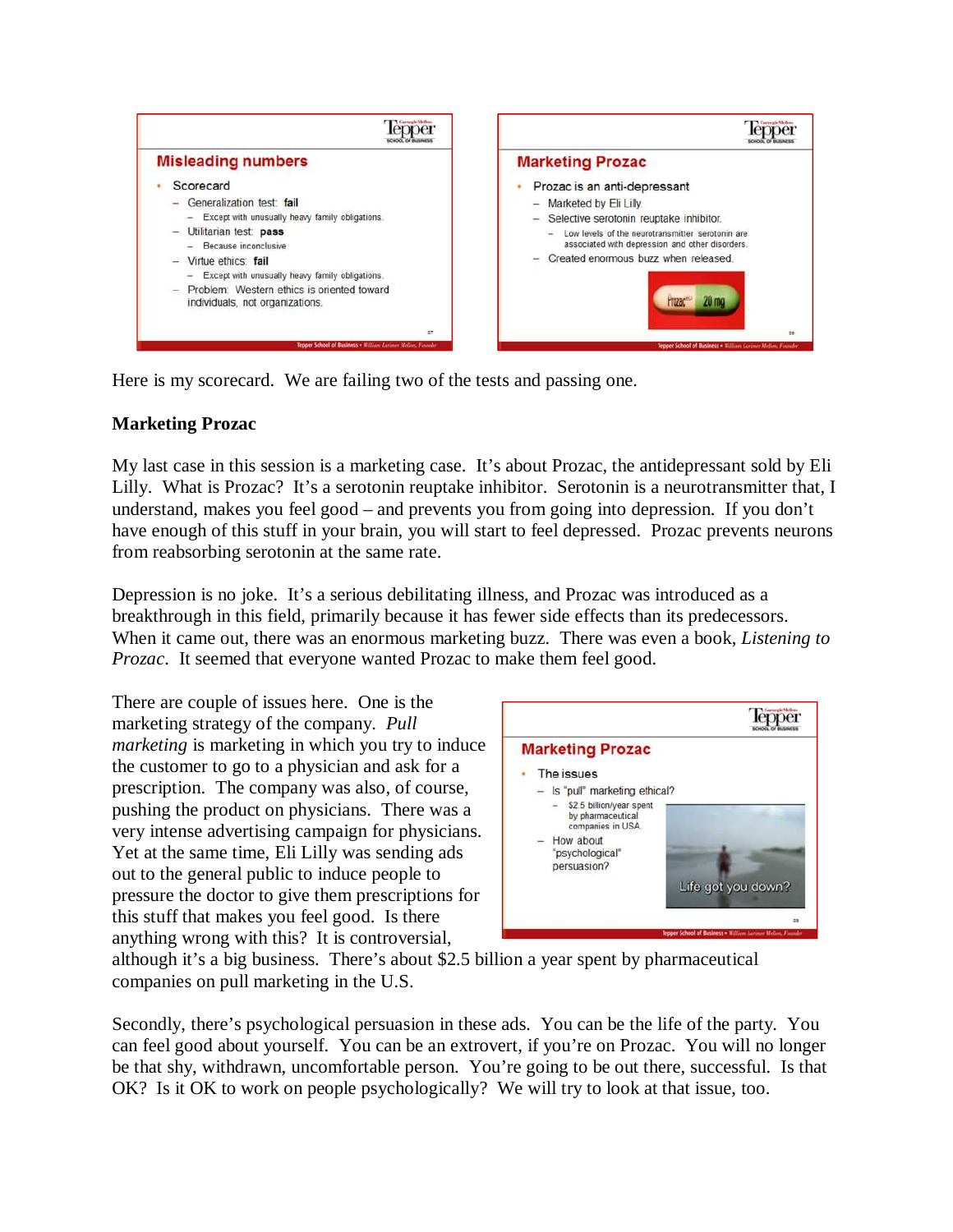What's the problem with Prozac? Well, it's not all roses. It takes a long time for the stuff to start working, several weeks. It may not work at all. It can have side effects, although perhaps not as bad as its predecessors. Actually, it is apparently no more effective than some other drugs. It creates dependency, and you have to go off it very slowly. It's not intended to make you an extrovert or life of the party. It's intended to treat clinical depression.

Let's look at pull marketing. The utilitarian test is probably the key one here. Are we doing any damage by encouraging patients to go to the doctor and ask for Prozac? Now perhaps doctors should not give in to this kind of pressure. Perhaps they should stand their ground and say, "You don't need that stuff." Perhaps so, but that's another issue. I'm looking at what the company is doing in the way of advertising.

Too much aggressive pull marketing can lead to abuse of a drug. In the case of Prozac, however, a lot of people with depression don't realize, or



didn't realize, that it can be treated. They may not even realize that they have this disease. It's not a well-understood disease among the public. So one might make a case that pull marketing benefits people with depression to a great degree, to a degree that outweighs any abuse that may result from the drug. At least, given the evidence we have, let's grant that we're not irrational in believing that we actually increase utility with an aggressive marketing campaign, because we bring help to all those people who don't know it's available. So we will grant that Eli Lilly passes the utilitarian test, which is probably the key test for this case.

That brings us to the other issue, and that's psychological persuasion. Is it OK to manipulate people psychologically? Advertising people who talk to me about this say, "Of course. What do you think advertising is for? It works on people psychologically." But actually it's not so simple, particularly in the Western ethical tradition, where we have this idea of autonomy. Remember? We talked about that. Suppose, for example, they put something in the water to make us buy Prozac. It works on us and makes us crave

this stuff. Is that ethical? We say, "No, no! They



shouldn't do that." True, part of the problem is that it's deceptive. They are not telling us what's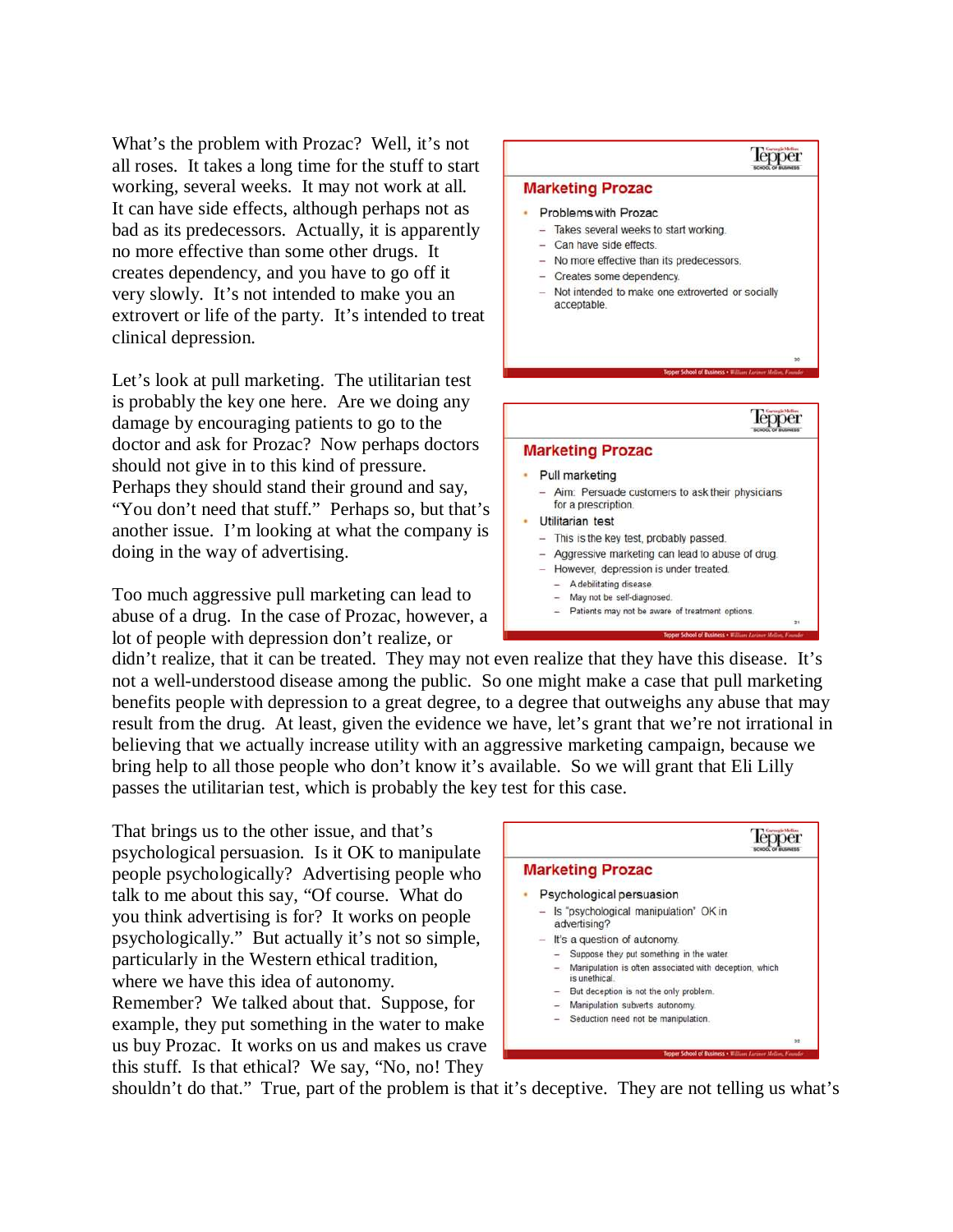in the water, and we are being deceived about what we're drinking. But that's not the whole problem. Part of the problem is that it circumvents our rational faculties, and that's a denial of an autonomous decision making process.

You may say, "You ethics guys spoil all the fun in life. Think about seduction. If you are going to seduce your lover, doesn't that work on someone's emotions? Aren't you circumventing the rational process there? You guys just won't let us have any fun." Not so. In seduction, at least when it's going right, both parties know what's going on. When you're being seduced, you intentionally give in. That's what makes it fun and interesting. You are on the borderline between yielding and not. If the other party doesn't know what's going on, that's no fun at all, or shouldn't be. So I'm not saying that you shouldn't have any fun. I'm saying that you can appeal to emotions, fine, but not in a way that circumvents or nullifies the rational decisionmaking faculty.

So psychological persuasion can be fine if you are simply appealing to emotions. For example, if you're trying to sell a convertible sports car, you want to give people the some idea what it's like. You are out there on the road, the wind is blowing through your hair, and you get the feeling of freedom. That's an emotional reaction, and you have to know about it before you can decide rationally whether you want the sports car. So emotions can be relevant to your decision. Or suppose UNICEF puts up an ad to encourage people to give to an agency to relieve hunger, and



it shows horrible photos of children who are suffering from hunger. You have an emotional reaction, but you can't decide whether you should give until you understand at an emotional level what poverty is like. It's horrible. You have to understand that, and then you can make a rational choice. So appealing to emotions can be perfectly fine, but if you are appealing to emotions in a way that prevents one from making a rational choice, if it gets in the way, then you have a problem.

If a Prozac ad shows people at the party who are gushy and extroverted, that's fine, because we

have to know what it's like to be that way, as long as the ad also shows the down side – the side effects, and so forth. But if the ad appeals to a sense of insecurity or some psychological problem, so that people crave the drug without making a rational choice as to whether it's the right treatment for them, that's a problem. It's an advertising problem.

There is also an issue here of temptation. Even if you're not manipulating people, you are perhaps *tempting* people to go get this drug or talk to the